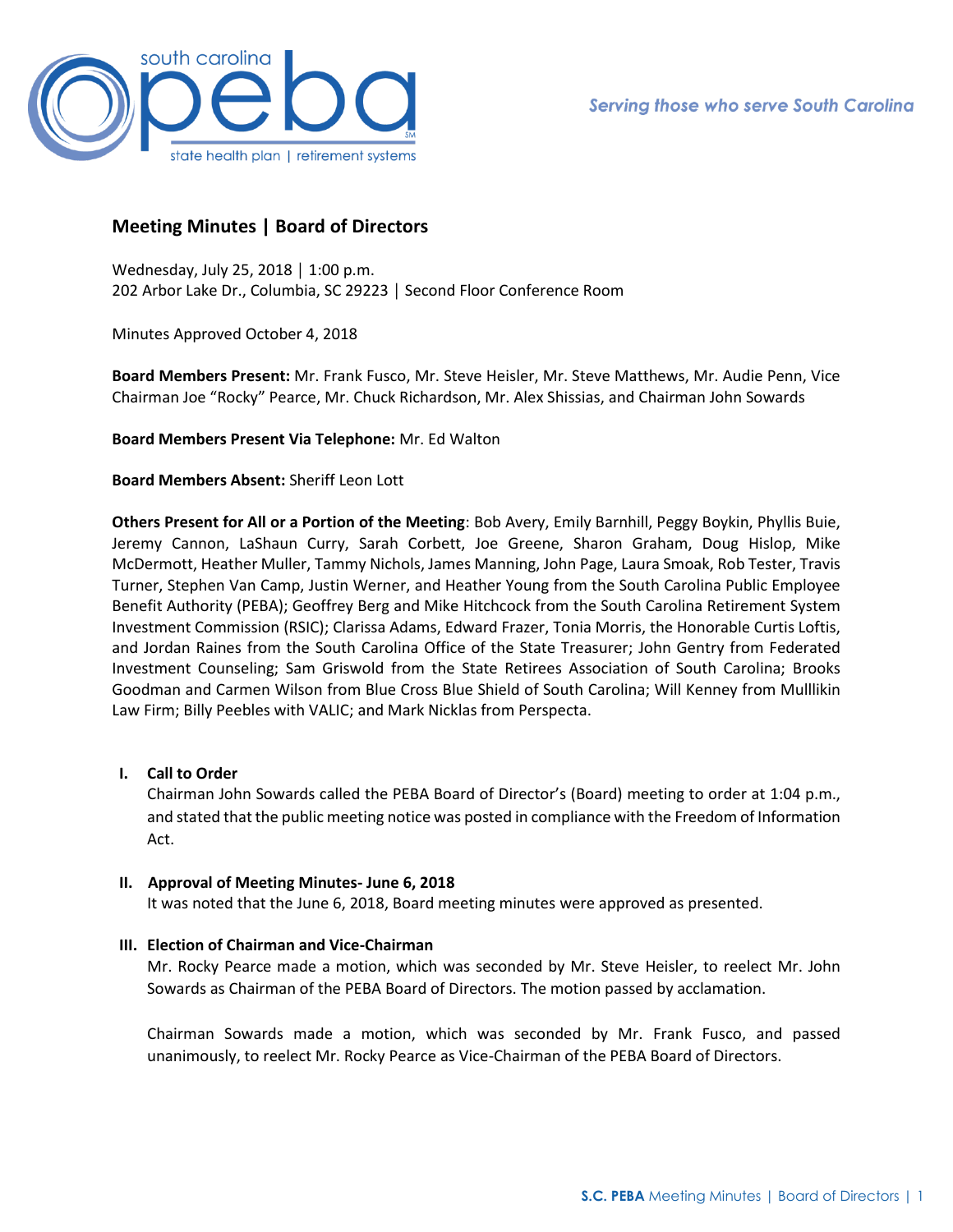Chairman Sowards asked Mr. Steve Matthews to continue to serve as Chairman of the Finance, Administration, Audit and Compliance (FAAC) Committee.

Chairman Sowards asked Mr. Heisler to continue to serve as Chairman of the Retirement Policy Committee.

Chairman Sowards asked Mr. Pearce to continue to serve as Chairman of the Health Care Policy Committee.

#### **IV. OPEB Investment Performance Update**

The Honorable Curtis Loftis, South Carolina State Treasurer, provided an Other Post-Employment Benefits (OPEB) update. Treasurer Loftis stated that in 2017, all of the South Carolina Treasury portfolios were comprehensively evaluated, and benchmarks were revised in November 2017.

Treasurer Loftis introduced Mr. John Gentry, Senior Vice President and Senior Portfolio Manager for Federated Investment Counseling, who presented a portfolio overview, new benchmark selections, a performance summary, and a comparative portfolio positioning for the Retiree Health Insurance Trust Fund, and the Long-Term Disability Insurance Trust Fund. Mr. Gentry advised that the new benchmarks are composed of high quality, liquid securities, and were chosen to better match assets with underlying liabilities and investment assets. Mr. Gentry reported that returns for the new benchmarks compared favorably to the previous benchmark returns, and noted that private sector insurance companies follow similar duration benchmarks.

#### **V. RSIC Performance Update**

Mr. Geoffrey Berg, Chief Investment Officer, and Mr. Mike Hitchcock, Chief Executive Officer, from the South Carolina Retirement System Investment Commission (RSIC), updated the Board on investment returns as of May 31, 2018.

Mr. Hitchcock advised the Board that Meketa Investment Group is the new investment consultant for RSIC. Mr. Hitchcock added that Meketa recommended asset allocation changes effective July 1, 2018, which will be implemented during the fiscal year.

Mr. Berg reviewed fiscal year-to-date performance ending May 31, 2018, relative to policy benchmarks, and stated that the Plan outperformed the policy benchmark of 7.41 percent, and total plan returns were 8.15 percent fiscal year-to-date.

#### **VI. 2019 State Health Plan Approval of Benefits and Contributions**

Mr. Rob Tester, Health Care Policy Director, stated that effective January 1, 2019, the employer contribution rate for the State Health Plan will increase 7.4 percent, while employee rates remain the same. Program changes include an increase in patient cost sharing, including deductibles, coinsurance, and copayments within limits, permitting the State Health Plan to remain grandfathered under the Affordable Care Act.

Mr. Tester reviewed additional program changes, and advised that effective January 1, 2019, the State Health Plan will include a well visit for adults who are State Health Plan-primary at specified age intervals. Evidence-based services with an A or B recommendation by the US Preventive Services Task Force (USPSTF) will be included.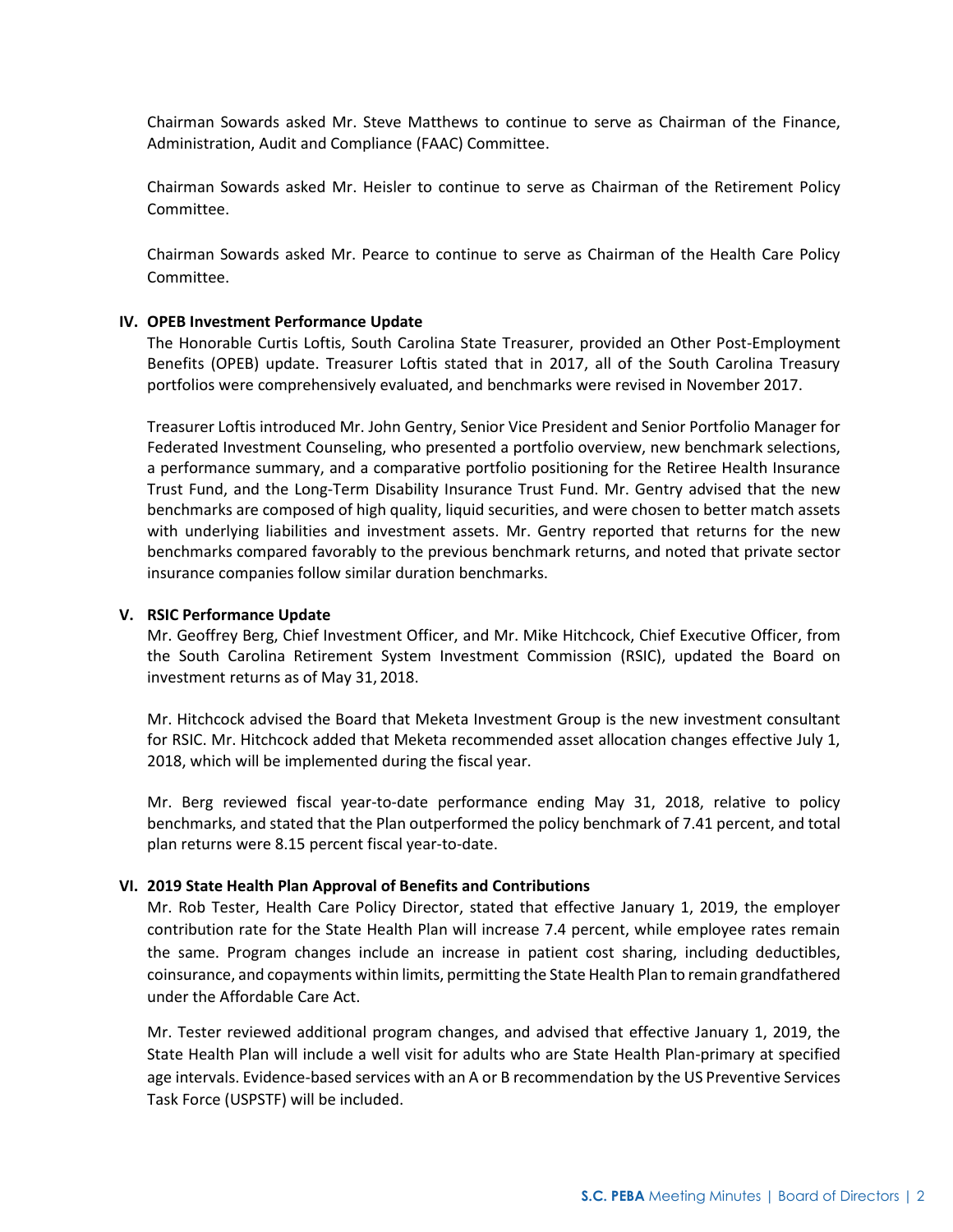Age intervals are:

- Ages 19-39, one visit every three years;
- Ages 40-49, one visit every two years; and
- Ages 50 and up, one visit per year.

Mr. Tester noted that the visit and covered services will be subject to regular patient cost sharing.

Mr. Pearce advised that the Health Care Policy Committee made a motion to recommend that the full Board accept the proposed 2019 State Health Plan program changes effective January 1, 2019. Chairman Sowards stated that a Committee motion does not require a second. The motion passed unanimously.

Mr. Pearce thanked PEBA staff for their tremendous efforts to enhance the State Health Plan benefits by adding adult well visits and other health initiatives, such as Naturally Slim, an online clinical behavioral counseling program proven to deliver positive outcomes with respect to weight management.

### **VII. Fiscal Year 2020 Agency Budget Approval**

Mr. Matthews presented the annual agency budget report, and advised that there has not been an increase in basic approved fund authorization since fiscal year 2012, except for an additional \$700,000 that was added in fiscal year 2015, for the fiduciary audit. Mr. Matthews reported that the total authorized budget remains at \$32,030,091, with an additional budget authorization of \$10 million of reoccurring funds for PEBA's IT modernization project, peba:connect. Mr. Matthews explained that PEBA's General Fund appropriations are pass through appropriations only, and are not used for PEBA's operating expenses.

Mr. Matthews advised that the FAAC Committee made a motion to recommend that the full Board accept the proposed fiscal year 2020 agency budget effective July 1, 2019. Chairman Sowards stated that a Committee motion does not require a second. The motion passed unanimously.

#### **VIII. Strategic Plan Update**

Ms. Sarah Corbett, Chief Operating Officer, provided the Board with a fiscal year update on completed staff actions related to the 2017-2019 Strategic Plan. Ms. Corbett stated that staff will provide the Board with recommended changes to the Strategic Plan at the Board retreat in October.

Chairman Sowards asked for several reports at the Board retreat including an update on the peba:connect project, a human resources update, and an update on the Funston recommendations.

#### **IX. Committee Reports**

#### **A. Finance, Administration, Audit and Compliance (FAAC) Committee**

Mr. Matthews reported that the FAAC Committee met earlier in the morning and received a series of internal audit reports, and an update on the peba:connect project. Mr. Matthews stated that once the peba:connect implementation vendor is in place, the project will consume the majority of PEBA's internal resources which may impact other strategic plan items and timelines.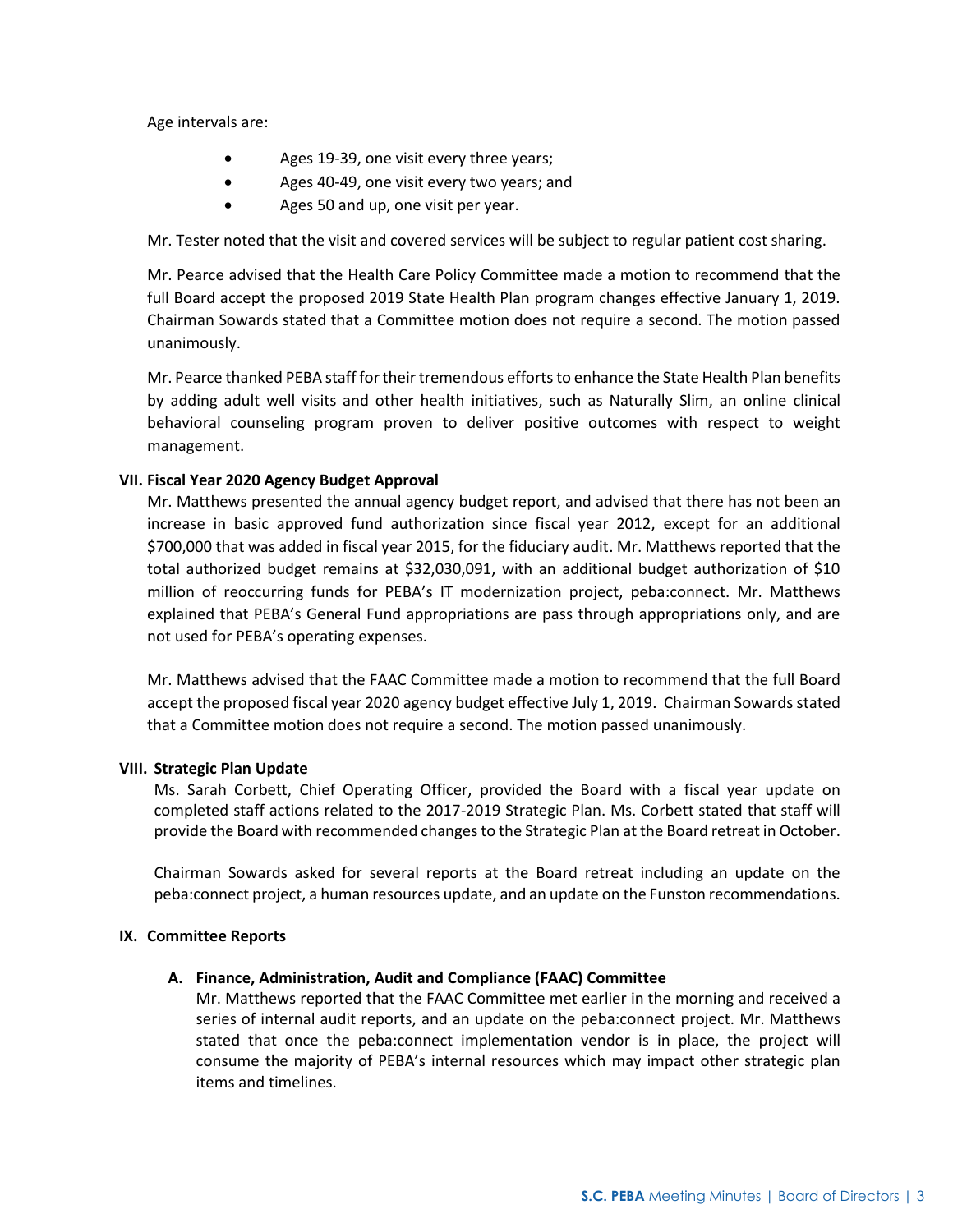Mr. Matthews stated that he has asked staff to prepare a briefing on data security and privacy protection at the next FAAC meeting which will be September 5, 2018.

#### **B. Health Care Policy Committee**

Mr. Pearce stated that the Health Care Policy Committee met earlier in the day, and in addition to the action items noted above, received an update regarding the Medical University of South Carolina (MUSC) Health Plan. It was noted that the next Health Care Policy Committee meeting will be September 5, 2018.

#### **C. Retirement Policy Committee**

Mr. Heisler advised that the Retirement Policy Committee did not meet in July. It was noted that the next Retirement Policy Committee meeting will be September 5, 2018.

### **X. Old Business**

#### **Director's Report**

Ms. Peggy Boykin, Executive Director, provided the director's report, and advised that a new two-year legislative session will begin in January 2019. The Joint Committee on Pension Systems Review will continue to discuss pension funding issues, and the Standing Subcommittee on Retirement Systems will continue to discuss retirement legislation.

Ms. Boykin reminded the Board that the Investment Commission's operating budget is also authorized by the General Assembly and is funded by the Retirement System Trust Funds. Ms. Boykin stated that the Investment Commission invests the Retirement System Trust Funds, and the Treasurer's Office invests the insurance trust funds, which are limited to fixed income investments. Ms. Boykin added that the Treasurer's Office has indicated that they will begin charging PEBA an administrative fee for investing the insurance trust funds, but PEBA has not yet received a contract detailing the fee structure.

Ms. Boykin advised the Board that the budget that they approved was PEBA's operating budget, and they will also vote on the State Health Plan budget in October at the Board retreat.

Ms. Boykin stated that the Benefits at Work Conference will be August 27-29, 2018, at the Columbia Metropolitan Convention Center. This conference is dedicated to informing employers on open enrollment and benefit changes for 2019. Ms. Boykin thanked PEBA's employer services staff for all of their hard work to ensure that the BAW conference is a success.

#### **Roundtable Discussion**

Chairman Sowards provided an opportunity for a roundtable discussion, and thanked PEBA Board members and staff for their tireless efforts over the last several years dedicated to adding adult well visits to the State Health Plan.

Chairman Sowards also stated that it is a pleasure to serve as the PEBA Board Chairman and thanked Board members for their continued support.